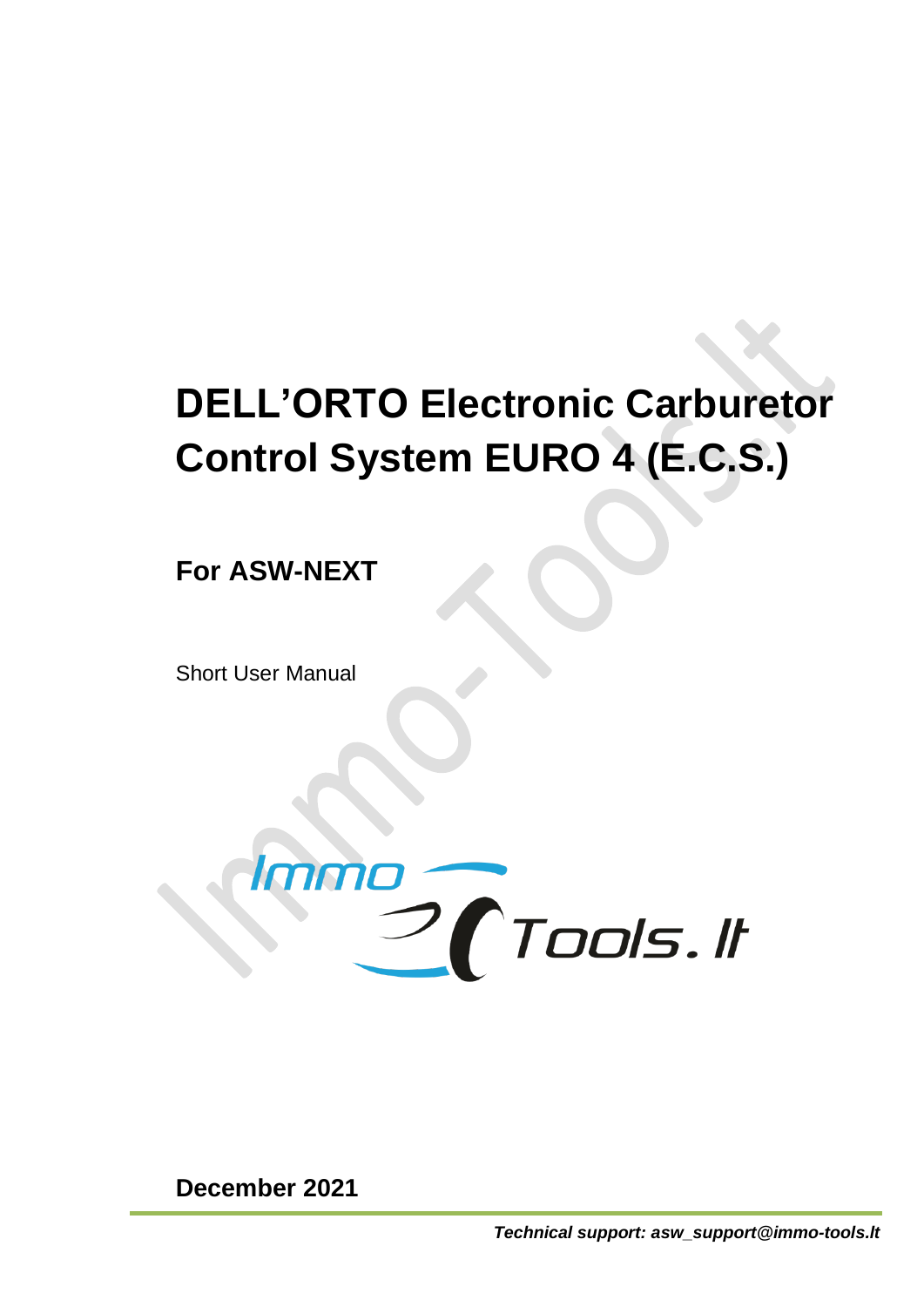## **1. How to connect?**



**NOTE: Here is a pinout for CLC\_V504, therefore software supports many more EURO 4 carburetor control units. Please refer to the wiring diagram of particular scooter for connecting other types of control units.**